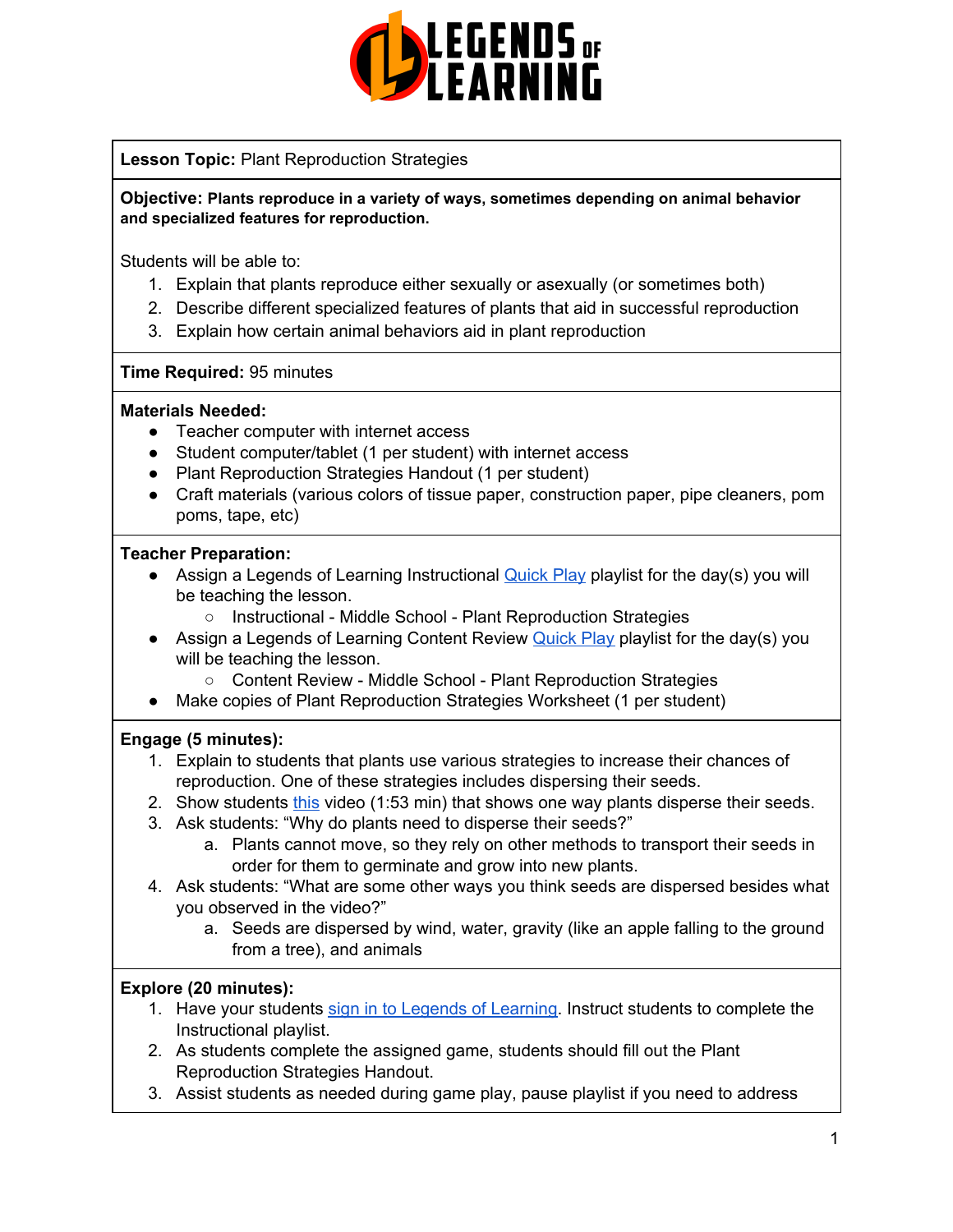

content or questions to the entire class.

# **Explain (20 minutes):**

1. Review answers to the Plant Reproduction Strategies Handout by having a class discussion and/or showing the answers on the SmartBoard.

# **Elaborate (30 minutes):**

- 1. Show students [this](https://www.fs.fed.us/wildflowers/pollinators/What_is_Pollination/syndromes.shtml) table on the SmartBoard. Keep it up during this activity.
- 2. Read the three paragraphs above the chart aloud to students. Explain that different plants attract different pollinators based on the plant color, odor, shape, etc.
- 3. Divide students into groups of 2-3. Assign each student a pollinator from the table.
- 4. Students will work in their groups to create a flower that will attract their assigned pollinator using the craft materials provided. Give students 15 minutes to construct their flower.
- 5. Have each group present their flower to the class and explain why it will attract their assigned pollinator.
	- a. Students should design flowers based on the traits listed in the table for their assigned pollinator.

# **Evaluate (20 minutes):**

- 1. Have your students sign in to Legends of [Learning](https://intercom.help/legends-of-learning/en/articles/2154920-students-joining-a-playlist). Instruct students to complete the Content Review playlist.
- 2. [Analyze](https://intercom.help/legends-of-learning/en/articles/2154918-tracking-student-progress-and-performance) student results to determine what concepts need to be a focus for reteaching.

## **Additional Lesson Strategies:**

- To use Legends for additional instruction, create a [custom](https://intercom.help/legends-of-learning/en/articles/2154910-creating-a-playlist) playlist with an [instructional](https://intercom.help/legends-of-learning/en/articles/3505828-types-of-games) [game](https://intercom.help/legends-of-learning/en/articles/3505828-types-of-games) and pre and post [assessment](https://intercom.help/legends-of-learning/en/articles/2154913-adding-assessments-to-a-playlist).
- To use Legends for a quick formative [assessment](https://intercom.help/legends-of-learning/en/articles/2154913-adding-assessments-to-a-playlist), create a 5-question assessment in a [playlist](https://intercom.help/legends-of-learning/en/articles/2154910-creating-a-playlist).
- To use Legends for a student-directed experience, create a [targeted](https://intercom.help/legends-of-learning/en/articles/3340814-targeted-freeplay) freeplay playlist.
- Encourage students to play on their own at home in Legends of Learning: [Awakening](https://intercom.help/legends-of-learning/en/articles/2425490-legends-of-learning-awakening) for a student-driven experience including avatars, battling, and quests all centered around topics they are covering in class.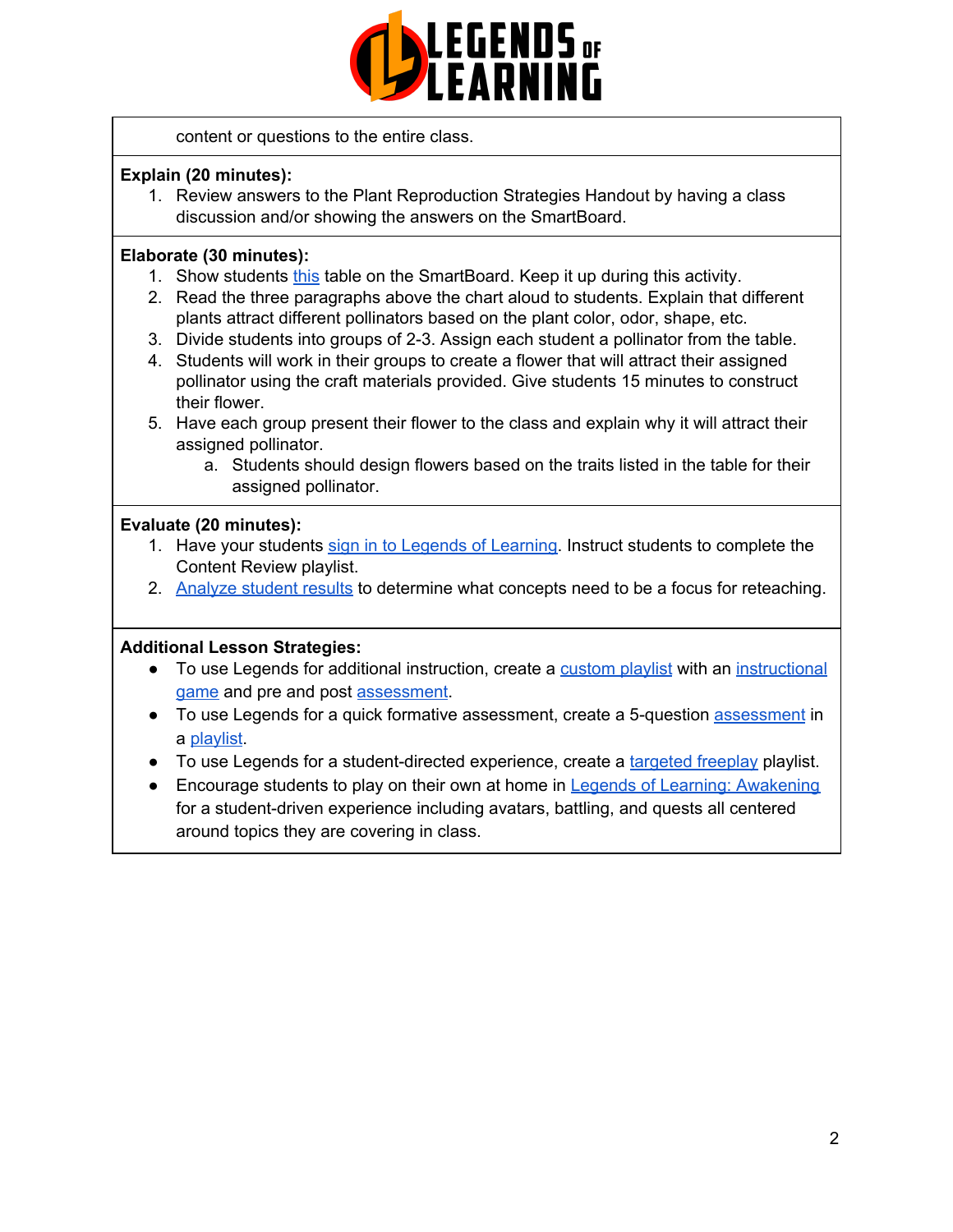

# **Plant Reproduction Strategies**

- 1. What are two ways plants increase their chances of reproduction?
- 2. What two ways do plants reproduce?
- 3. What are some specialized structures used for asexual plant reproduction?
- 4. What is a pollinator?
- 5. How do flowers attract pollinators?